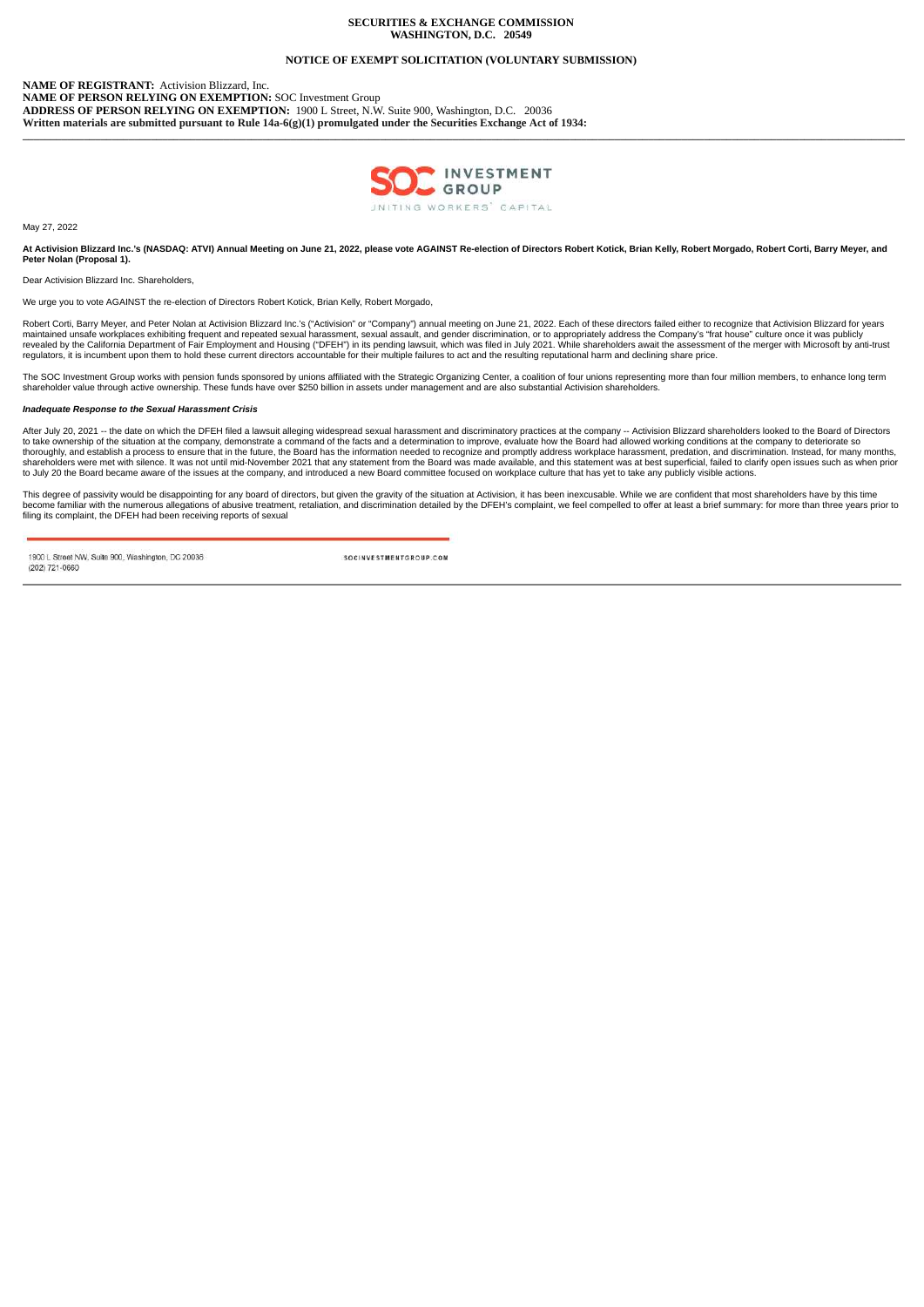harassment, assault, and gender discrimination at Activision Blizzard. These included credible allegations that women faced routine harassment at their workplace and at work-related events, that at least one executive maintained a "Cosby suite" at a conference in which women could be assaulted, that women who reported harassment to human resources had their identities divulged to their harassers, and that at least one woman<br>subject to s engaged in sexual harassment, that Kotick himself had made threatening statements to subordinates, and that Kotick kept such information from the Board.

Remarkably, these further revelations excited only the most milquetoast response from the Board: in a press release issued the same day as the *Journal* article, the Board (without providing any statement attributed to an individual director) asserted that it was "confident that Bobby Kotick appropriately addressed workplace issues brought to his attention." This statement leaves shareholders in a quandary: did the Board know that<br>Kotick situation in July 2021, along with shareholders? If the former is true, then the Activision Board is quilty of staggering incompetence. The huge loss of value shareholders have suffered over the past year, to say nothing o the suffering of Activision employees experiencing harassment and discrimination, could have been prevented or at least limited if the Board had acted on what it knew, as was surely its duty. Alternatively, if Kotick did<br>n we cannot at this time discern which of these clear failures the Board is culpable for, there can be no doubt that they are culpable for one of them.

To the extent the Board has taken any action in response to these numerous allegations, it has been to assert in vague terms that the company is taking appropriate steps to address its issues, create a new Board<br>committee they are clearly far from the thorough housecleaning and serious self-examination that the situation at Activision incontestably demands. It is noteworthy that even women executives at

Activision who were promoted in the course of the company's post-July scramble to address its cratering reputation and share price are sufficiently unimpressed with the company's and the board's responses that they<br>have be had emailed a member of the company's legal team saying that she lacked faith in the leadership team, that she had been sexually harassed, that "it was clear that the company would never prioritize our people the right way," and that "I have been tokenized, marginalized, and discriminated against." Ms. O'Neal left the company at the end of 2021. Frances Townsend, a senior executive who joined Activision earlier in 2021, was<br>falsely harassed with a group of Activision women employees she led, wondered why Activision "didn't care about" these experiences, and resigned as leader of the employee group at the request of its members. These examples strongly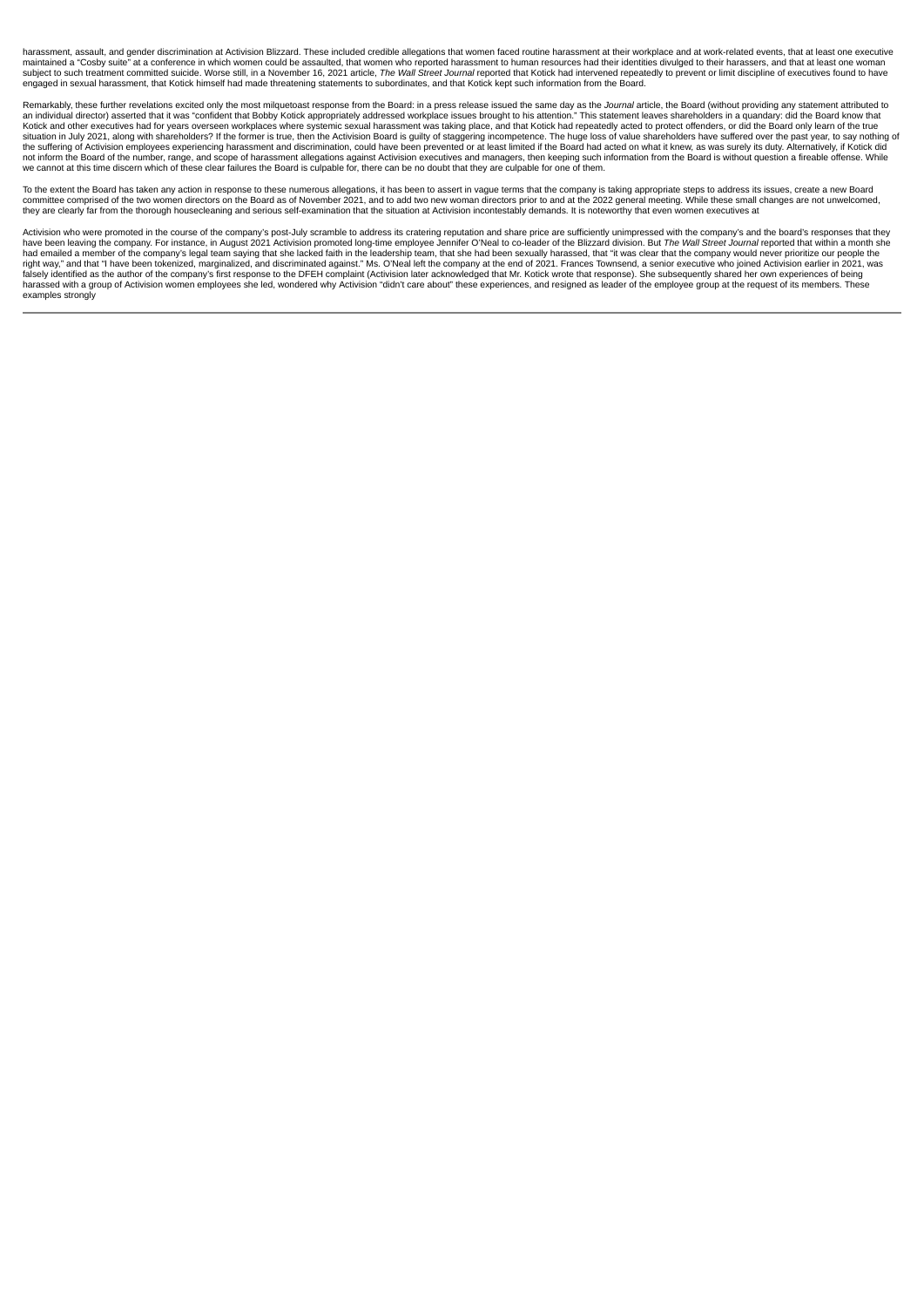suggest that Activision employees have no more confidence in this Board's commitment to making the right changes than we do.

### *Deeply Flawed Governance*

As distressing as the Board's passivity has been, considering its composition, structure, and practices, shareholders should not be surprised that this Board has been incapable of taking any forceful steps to hold senior management accountable. It has been clear for years that Activision's Board takes a deferential attitude toward executives, lacks effective leadership, and has fallen far behind current standards for best-practices in<br>corp shareholders should oppose re-election of the majority of incumbent directors.

Activision's Board is comprised of an unusually high number of extremely long-tenured executives. In addition to non-independent directors Kotick and Chairman Brian Kelly (who have served on the Board since 1991 and 1995, respectively), Robert Morgado has been a director since 1997, and Robert Corti since 2003. The other two male directors – Barry Meyer and Peter Nolan – are nearing the 10-year tenure that corporate<br>governance sta addition to serving as Lead Independent Director, Mr. Morgado also serves as Chairman of the Compensation Committee and of the Nominating and Corporate Governance Committee. In other words, a single<br>extremely long-tenured identifying suitable director candidates.

Given this background, the deferential attitude of the Board toward executives is unsurprising if still dispiriting. Two years ago, a majority of Activision shares were voted against the Management Say on Pay proposal (MSOP). But instead of committing to significant changes to the equity award process at the center of shareholder frustration, the Board made only superficial changes to its planned awards and appears to have faced a<br>major shareholders expect their portfolio companies to take in response to majority votes opposing management.

The background to the Microsoft merger shows a similarly deferential approach. Despite Mr. Kotick being credibly alleged to have both threatened subordinates and to have repeatedly intervened to minimize<br>consequences for e interest from other parties that would be effectively